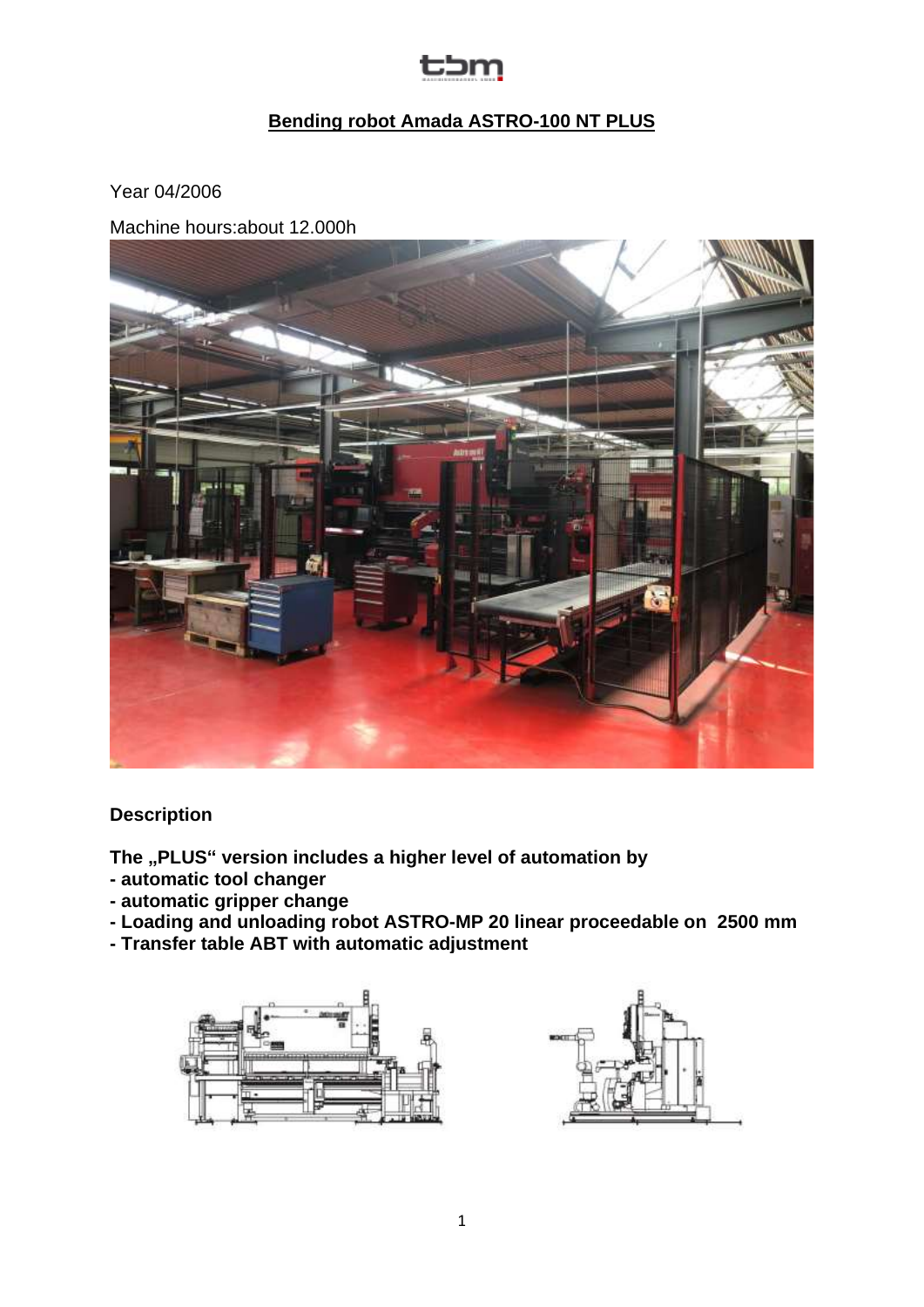

#### **Press brake Amada HDS-1030 NT**

Press force 1000 kN<br>Drive Servo-hy Deflection compensation aktive Hydraulikzylinder Bending length 3000 mm Distance between frames 2700 mm Thriat depth 415 mm Stroke 200 mm Installation heigth 500 mm Adjustable range backgauge 600 mm Width working table 60 mm Number of controlled axis 7 Speed Approaching/ return 200 mm/s Max. speed bending example 20 mm/s Power requirement 7,6 kVA Oil volume 36 l Weight 6.700 kg Control AMADA AMNC II

Servo-hydraulic

#### **Loading and unloading robot ASTRO-MP 20**

Max. capacity (incl. gripper) 20 kg Number of controlled axis 6 Max. work piece size as ASTRO-100 NT Stack heigth raw material 500 mm Drive AC-Servomotor

Control Control Control Control Amada AMNC II – AS100CE